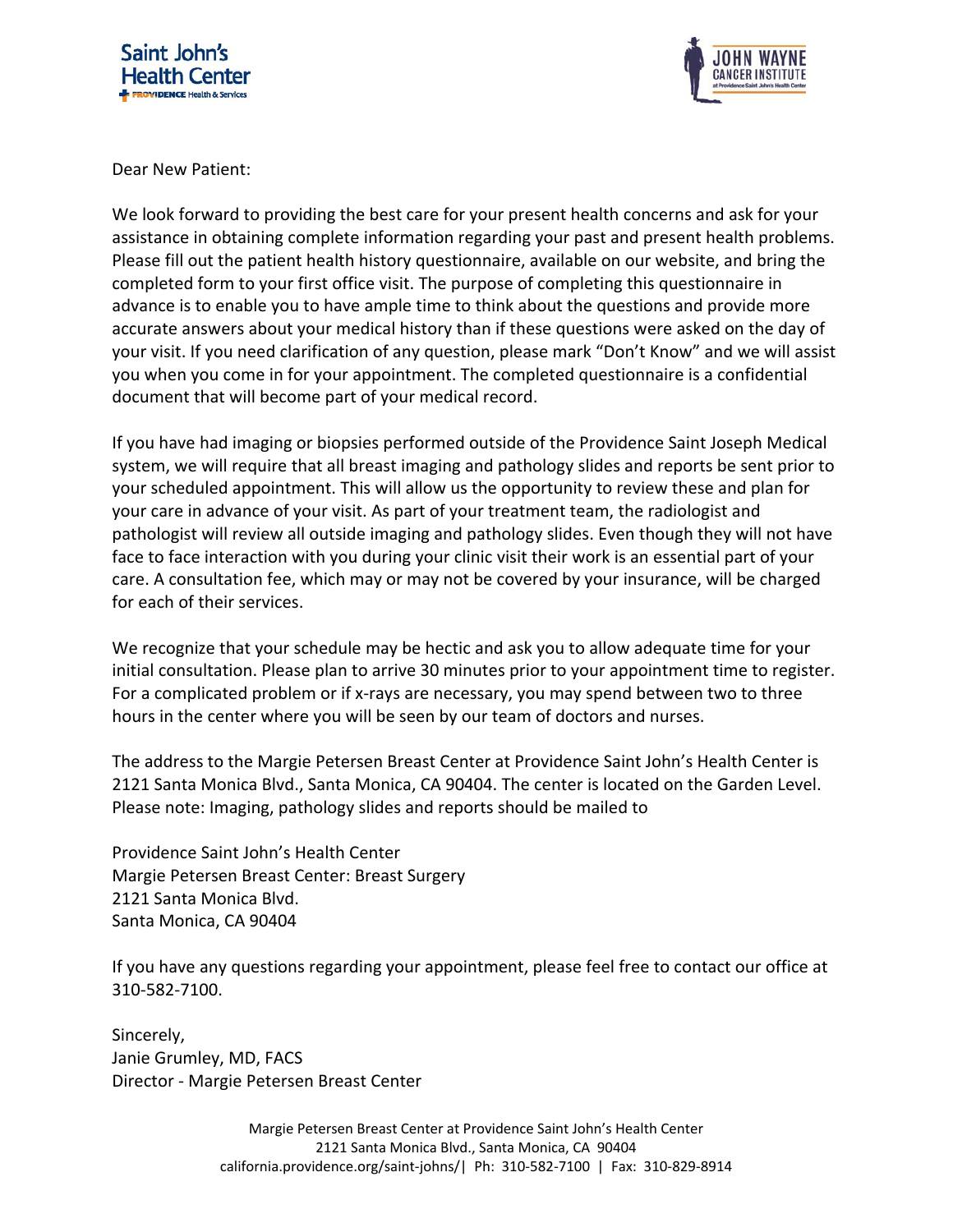



## Transportation and Accommodations

#### Transportation

#### • Parking

Valet parking is located at Lot C on the north side of Santa Monica Blvd. The cost for valet parking is \$16 flat rate after 90 minutes and includes a 10% city parking tax. Additional information about parking, directions, public transportation and lodging are on our website https://california.providence.org/saint‐johns/

From Los Angeles International Airport (LAX):

• Taxi, Uber, Lyft

Taxi cabs are located on the lower level of the airport, just outside of baggage claim. Look for the designated taxi area. Taxi fares will cost approximately \$40 and it will take 30‐45 minutes travel time (up to 60 at rush hour) from the airport to the Margie Petersen Breast Center.

Uber and Lyft pickups (arranged via your smartphone) are available on the upper level of the airport at designated locations. Costs are similar but can be checked at time of booking.

## • Car Rental

Most major car rental companies have reservation desks within the baggage claim area or a reservation phone. They will direct you to catch the rental van outside baggage claim at the designated green stop. The van will take you to the company lot to pick up the rental car. Some rental companies may offer a discount for patients of the John Wayne Cancer Institute.

## • Shuttle Service

There are many shuttle services from the airport and reservation phones are located within the baggage claim area. To catch a shuttle you will need to wait outside the baggage claim at the designated blue shuttle stop. A one‐way fare in shared van is approximately \$22. The shuttle ride will take close to 60 minutes and there may be one or two stops before

you reach the Margie Petersen Breast Center.

• Public Bus and Metro transportation

Please go to https://www.metro.net/riding/maps/

## Lodging

There are many hotels in Santa Monica close to Providence Saint John's Health Center. A select list of hotels is listed on our website https://california.providence.org/saint‐johns/patients‐ visitors/lodging‐information/

For a complete list of hotels in Santa Monica, call the Santa Monica Visitors Center at 800‐544‐ 5319 or visit their website at www.santamonica.com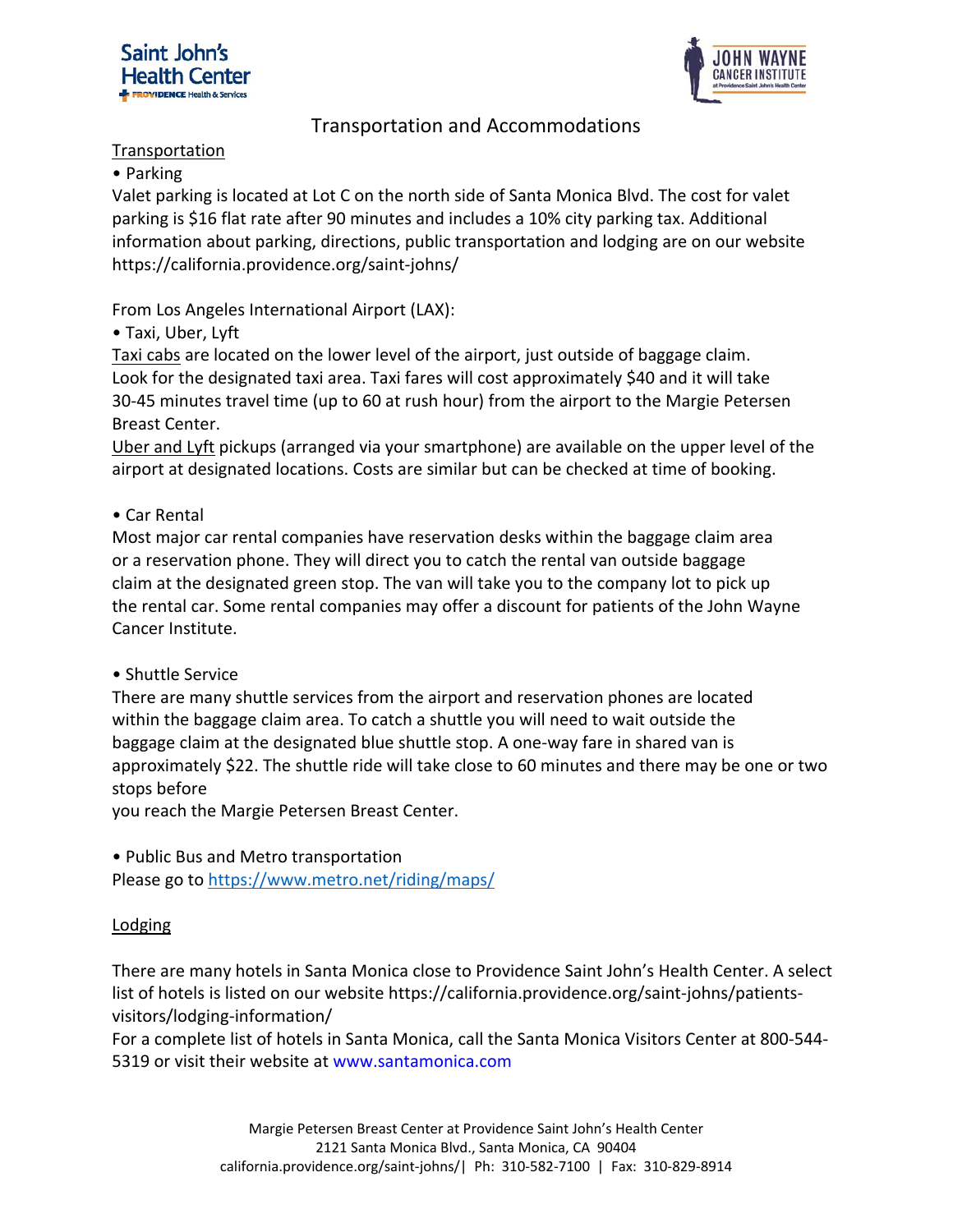



## Travel Information

## Location

The Margie Petersen Breast Center is located in the Howard Keck Center at Providence Saint John's Health Center on Santa Monica Blvd. between 20th and 23rd Streets. Please park in valet parking at Lot C on the north side of Santa Monica Blvd. Use the steps at the north end of the parking lot and enter the building. Veer to the left of the elevators and take the hallway into the Keck Center Tarble Atrium. Take the atrium elevators down one floor to the Garden Level. Proceed to the Margie Petersen Breast Center reception area to check in.

## Directions

From the San Diego freeway (405) north or south to  $-$ 

- Santa Monica freeway (10) west
- Exit Cloverfield Blvd. north (a right turn off the freeway)
- Continue approximately four blocks to Santa Monica Blvd.
- Turn left on Santa Monica Blvd. and go nearly two blocks to Providence Saint John's
- Entrance is on the right
- A link to Google® maps, directions and parking information are on our

website. https://california.providence.org/saint‐johns/patients‐visitors/directions‐and‐parking/

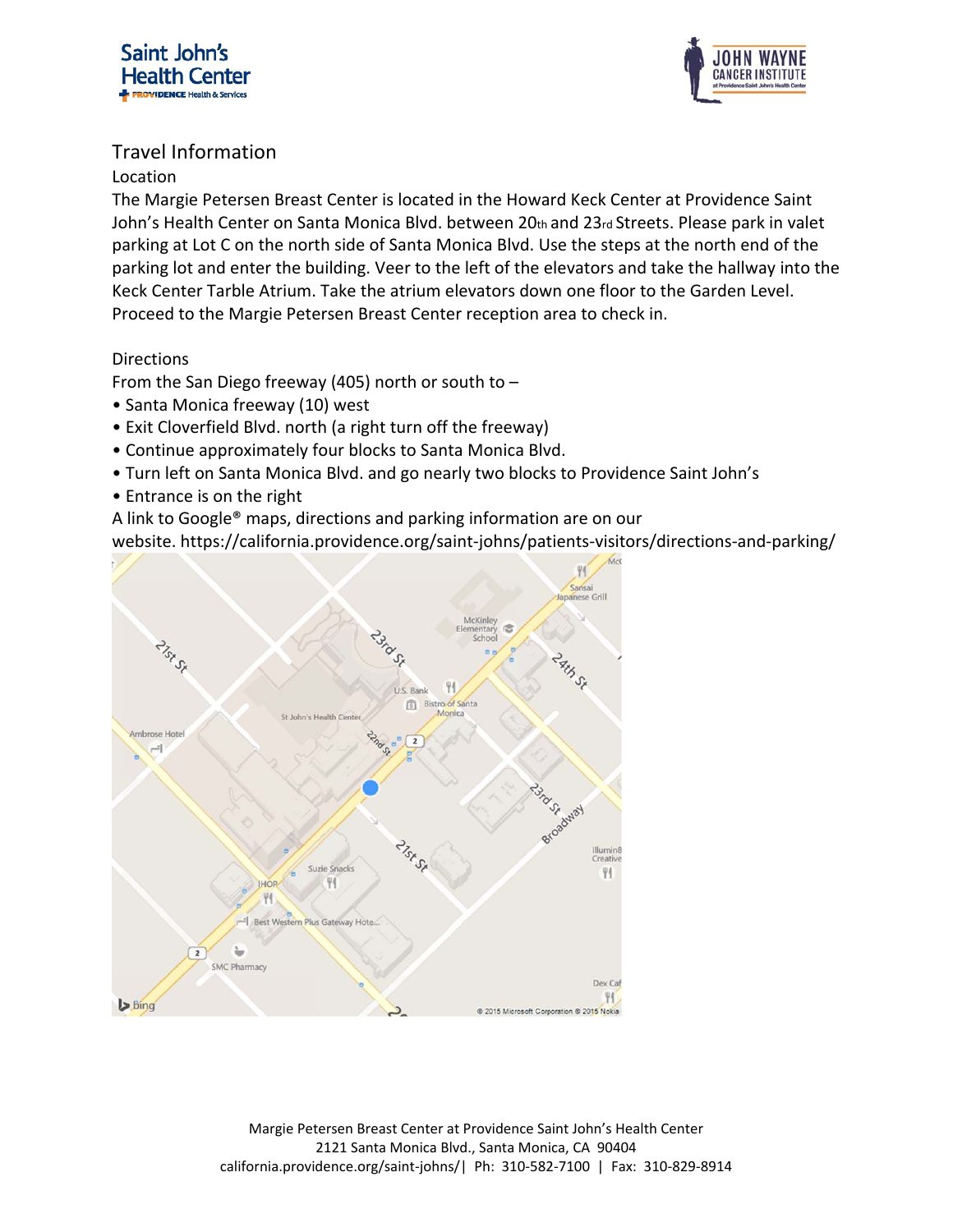



# Instructions for Getting Necessary Medical Information for Your Consultation

#### Imaging

Films, x-rays, scans – these are pictures that may be viewed from a CD on a computer. We need any recent images, such as a mammogram, ultrasound or MRI and the associated report. We ask that the imaging be sent to the Breast Center ONE WEEK prior to the scheduled appointment. Only the patient can authorize the release of imaging tests. You will need to call the breast center or imaging department at the hospital or center where the x-rays were done. Call them to initiate a request for an imaging CD and reports, or films. They will need the patient's name, the patient's contact phone number and where the films will be going (physician and location or phone number). They will advise you on whether you may pick up the films and/or CD.

Some facilities will directly mail the requested studies to Margie Petersen Breast Center when appropriate permission has been obtained. Unfortunately, not all facilities provide this service. In the event that they are unable to directly mail the imaging, it would be best if imaging tests are mailed or hand delivered by the patient or designated family member to the Margie Petersen Breast Center ONE WEEK prior to the scheduled appointment.

#### Pathology

These are glass slides with samples of tissue from a biopsy or surgery which are reviewed by a pathologist under a microscope. We need slides from any recent biopsy and the report. In general, it is best if slides are hand carried by the patient or designated family member to the Margie Petersen Breast center ONE WEEK prior to the appointment. However, they can also be mailed. Only the patient can authorize the release of slides.

You need to call the pathology department at the hospital or center where the biopsy or surgery was done or sent. If this was not at a hospital, you can find out the name and number of the pathology department from the breast imaging center or your doctor's office. Call them to initiate a request for slides and reports. They will need the patient's name, the patient's contact

phone number and where the slides will be going (physician and location or phone number). They will advise you on whether you may pick up the slides or if they will mail them.

#### Other Records

If you have had recent laboratory tests, electrocardiogram (EKG), or any other tests that you think might be helpful to us, these should be requested from your doctor and can be faxed to us directly at (310)829‐8914 or hand carried by the patient.

If you have any questions or concerns, or have difficulties getting your records, please contact us as soon as possible at 310‐582‐7100, option 2.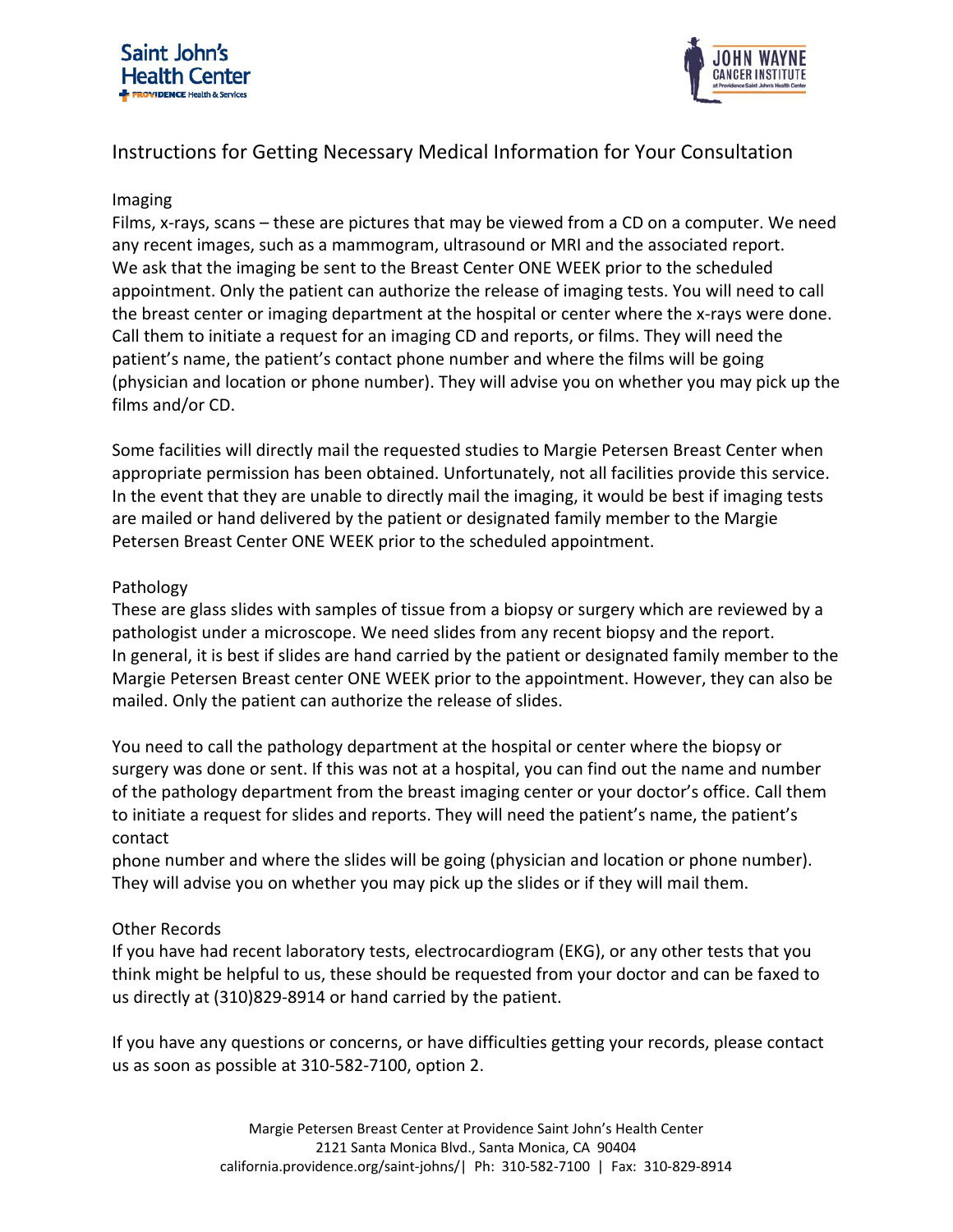



Checklist of Items Needed Prior to Your Appointment

- Last three years of mammogram films and reports
- Last three years of ultrasound imaging and reports
- **MRI of the breast: imaging and reports**
- **Biopsy report**
- **Pathology slides with samples of your tissue to be viewed under microscope**
- Reports of any other scans such as CT scan of abdomen, chest; bone scan, or PET scan

#### **Important notes**

• Any items brought to the Margie Petersen Breast Center may be returned to you when you leave.

• To obtain the materials listed above, call the facility which performed the procedure and inform them of your consult appointment date and your desire to obtain the needed items.

• It is best to hand‐carry items so that they do not get lost in transit. If you do have items delivered to our office, please have them sent via a courier such as FedEx or UPS, which provides tracking numbers and delivery signatures.

• If you have not undergone all the tests and procedures listed above, please bring only those items that pertain to your care.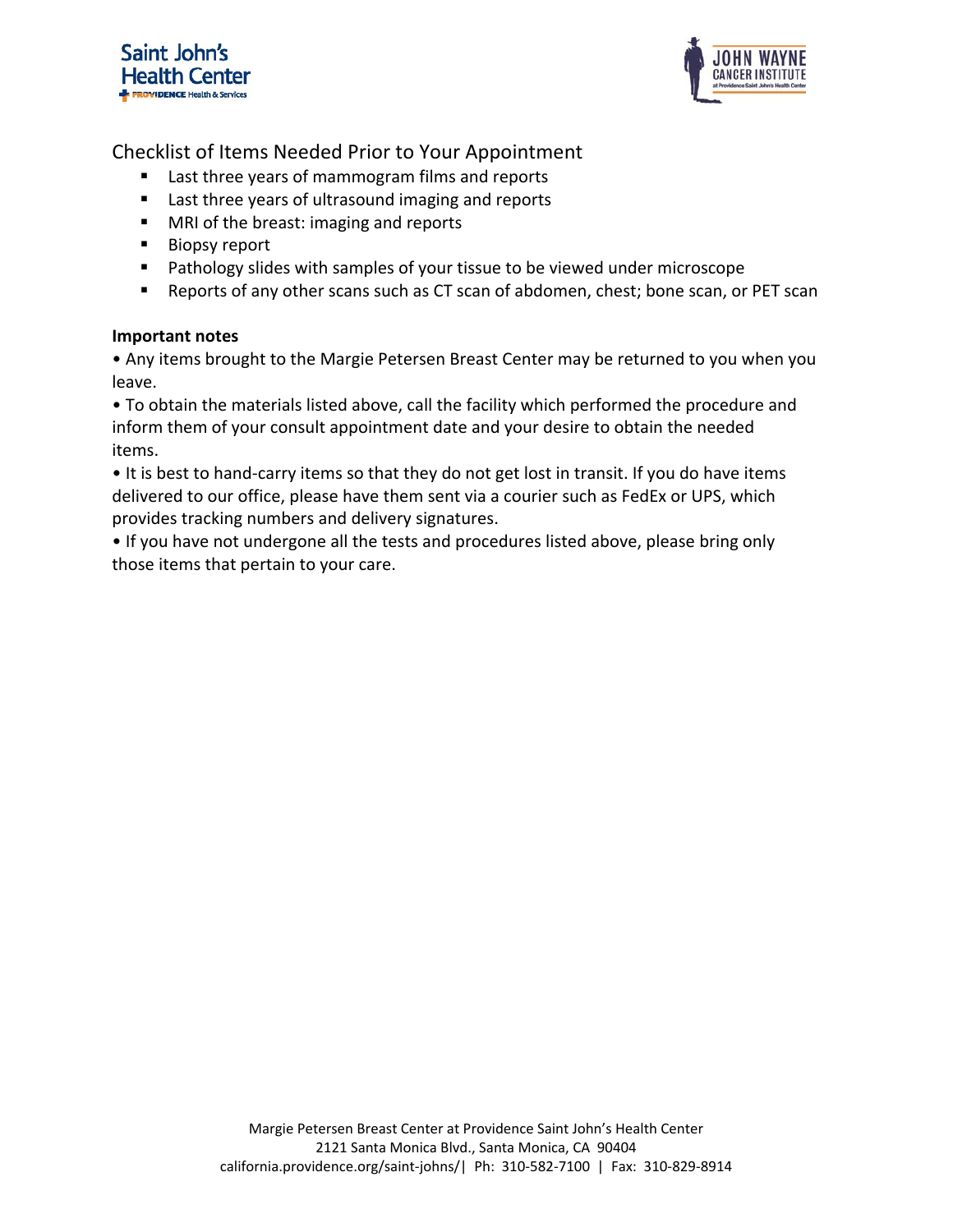



# Billing Information

As part of your visit to the Margie Petersen Breast Center at Providence Saint John's, you can expect to receive bills from both the facility and the physician. If you require additional services such as an MRI or a review of your pathology slides, additional fees for these professional services will be billed separately. All prices quoted by Providence Saint John's are for hospital facility charges only. Depending on the services that you were provided, you may also receive bills for professional services rendered by hospital contracted radiologists, pathologists, anesthesiologists or others. These providers may or may not be contracted with your insurance carrier(s).

If you are a Medicare participant, it may be determined that your hospital services are outpatient charges, and will be billed to Medicare Part B.

Please note that aside from copayments other charges may apply depending on your insurance coverage. For all billing inquires, as well as providing your insurance information (if you do not have it at the time of service), please contact the following companies.

| Dr. Janie Grumley                                                 | <b>Radiation Oncology</b>                    |
|-------------------------------------------------------------------|----------------------------------------------|
| P.O. Box 3268                                                     | Dr. Robert Wollman & Dr. Lisa Chaiken        |
| Portland, OR 97208                                                | City of Hope Medical Foundation              |
| Ph: 866-747-2455                                                  | P.O. Box 512185                              |
|                                                                   | Los Angeles, CA 90051-0185                   |
|                                                                   | Ph: (866)268-4673                            |
| Dr. Trevan Fischer                                                | Anesthesia                                   |
| P.O. Box 3268                                                     | Bayside Anesthesia Medical Group             |
| Portland, OR 97208                                                | P.O. Box 60790                               |
| Ph: 866-747-2455                                                  | Pasadena, CA 91116-6790                      |
|                                                                   | Ph: 626-204-6765   Fax: 626-240-4990         |
| Dr. Leland Foshag                                                 | Hospital Business Office (Providence Health) |
| Cedars-Sinai                                                      | P.O. Box 3268                                |
| <b>Patient Financial Services</b>                                 | Portland, OR 97208                           |
| 866-803-1777                                                      | Ph: 866-747-2455                             |
| Dr. Dennis Holmes                                                 | Pathology/Laboratory                         |
| Medi-syn.com                                                      | Pathology Medical Group of Saint John's      |
| 1661 N. Raymond Ave #250                                          | P.O. Box 844650                              |
| Anaheim, CA 92801                                                 | Los Angeles, CA 90084-4650                   |
| Ph: 714-522-2001   Fax: 714-522-7503                              | Ph: 866-227-6525                             |
| Radiology                                                         |                                              |
| <b>Tower Imaging Medical Associates</b>                           |                                              |
| Management Services Network (MSN)                                 |                                              |
| P.O. Box 25159                                                    |                                              |
| Colorado Springs, CO 80936                                        |                                              |
| Ph: 877-406-2916   Fax: 719-591-2745                              |                                              |
| Financial Assistance, Medi-Cal, and Covered California enrollment |                                              |
| Michelle Camacho<br>310-582-7254                                  |                                              |
| 310-582-7270<br>Mia Contreras                                     |                                              |

Updated 9/3/19